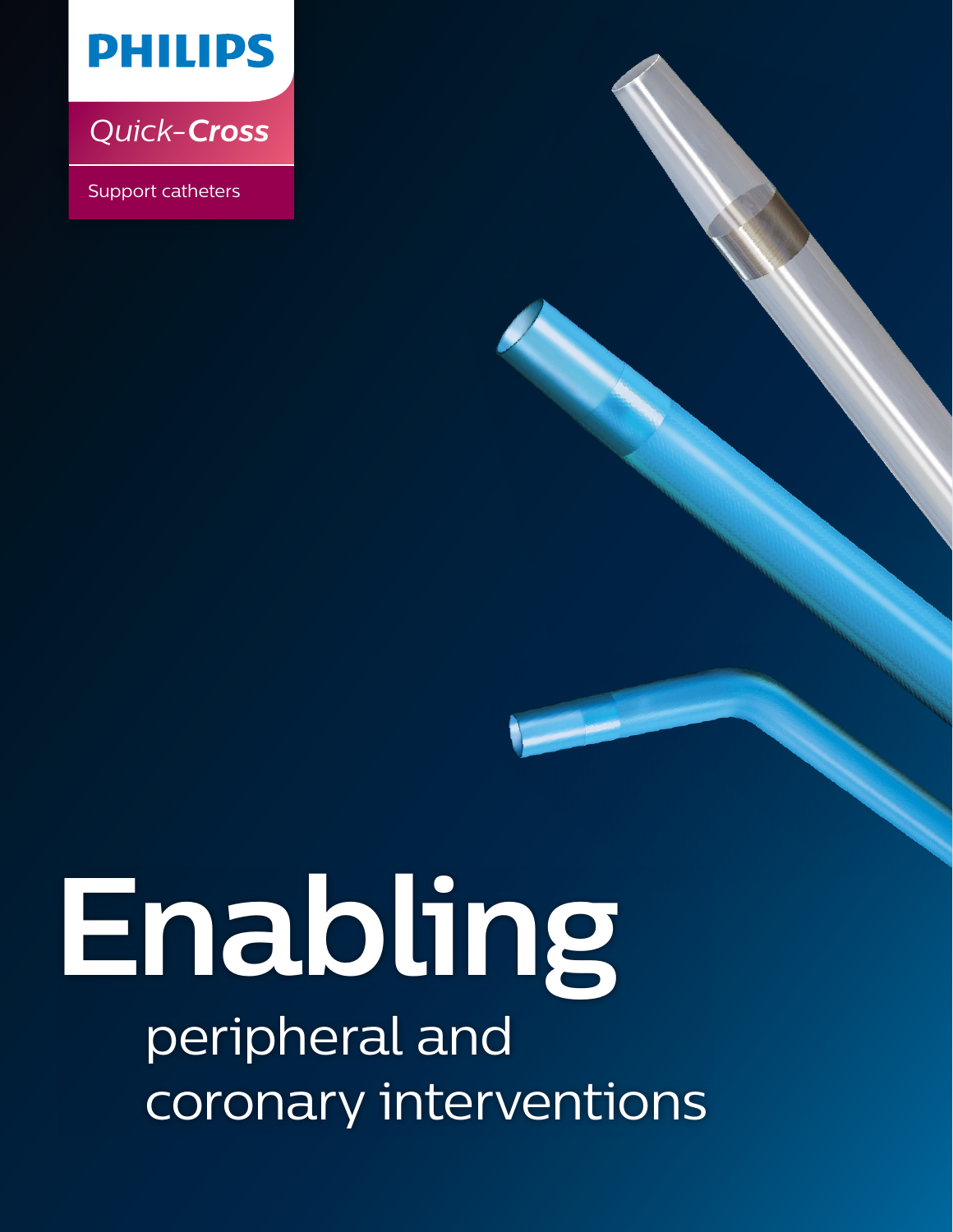"The Quick-Cross Select catheter has impacted my practice by drastically reducing my procedural case times and limiting my radiation exposure. It provides me with the ability to navigate tortuous anatomy and traverse difficult lesions with ease. It performs like a Quick-Cross with a steering wheel."

**Dr. Charles Gordon, MD Interventional Radiologist**

"The Quick-Cross Select not only provides me with the appropriate angle to select the Anterior/Posterior Tibial arteries, but it truly seeks out the lumen when helping me cross difficult eccentric lesions in the SFA."

**James A. Hearn, MD FACC Interventional Cardiologist**

"We find the Quick-Cross Select to be most useful in heavily calcified lesions, in which the Glidewire can only be tracked with the Quick-Cross Select. In these cases, the bulky re-entry devices cannot really get to the point of target re-entry site, despite balloon dilatations, and Quick-Cross Select is an excellent option for reentry in such cases."

**Hasan H. Dosluoglu, MD FACS Chief, Vascular Surgery**

## **Testimonials**

# Select has become of our practice



## Quick-Cross support catheter

## Quick-Cross Select support catheter

#### **The proven performance of quick-cross, now with the ability to navigate and select.**

## Stainless steel braid

• Provides additional strength, torque and pushability

#### 45˚ angled tip

• Allows the ability to navigate through complex anatomy and diffuse disease

#### Three, evenly spaced radiopaque markers

- Assists in the assessment of lesion geometry
- Enables confirmation of catheter positioning

### Hydrophilic coating

## • For smooth tracking

## Low profile tapered tip

- Seamless catheter-to-guidewire transition facilitates crossing of challenging lesions
- Allows for tracking through tortuous anatomy and diffuse disease

### **Wire support for crossing occlusions.**

#### Translucent shaft

- Easy visualization of blood within the catheter confirms luminal access
- Three, evenly spaced radiopaque markers
- Assists in the assessment of lesion geometry
- Enables confirmation of catheter positioning

## Hydrophilic coating

• For smooth tracking

## Low profile tapered tip

- Seamless catheter-to-guidewire transition facilitates crossing of challenging lesions
- Allows for tracking through tortuous anatomy and diffuse disease

# **The number 1 selling support catheter\***

## **Designed for branched anatomy**

**0.014" 0.018" 0.035"**

Radiopaque marker spacing

15 mm 15 mm 50 mm

Crossing profile

1.5F 1.8F 3.1F

Available lengths

135 cm 150 cm

90 cm 135 cm 150 cm 65 cm 90 cm 135 cm 150 cm

## Quick-Cross Extreme support catheter

## **Additional strength to get through the most extreme cases.**

### Stainless Steel Braid

• Provides additional strength, torque and pushability

## Three, Evenly Spaced Radiopaque Markers

- Assists in the assessment of lesion geometry
- Enables confirmation of catheter positioning

## Hydrophilic Coating

• For smooth tracking

#### Low profile tapered tip

- Seamless catheter-to-guidewire transition
- facilitates crossing of challenging lesions
- Allows for tracking through tortuous anatomy and diffuse disease

# **Designed for tougher lesions**

| IN.                             |                 |                 |                 |
|---------------------------------|-----------------|-----------------|-----------------|
|                                 | 0.014"          | 0.018"          | 0.035"          |
| Radiopaque<br>marker<br>spacing | $15 \text{ mm}$ | $15 \text{ mm}$ | $50 \text{ mm}$ |
| Crossing<br>profile             | 1.9F            | 2 1F            | 3.2F            |
| Available                       | 135 cm          | 90<br>cm        | 65 cm           |

lengths

150 cm

135 cm 150 cm 90 cm 135 cm 150 cm

|                                 | 0.014"          | 0.018"            | 0.035"            |
|---------------------------------|-----------------|-------------------|-------------------|
| Radiopaque<br>marker<br>spacing | $15 \text{ mm}$ | $15 \text{ mm}$   | $50 \text{ mm}$   |
| Available                       | 135 cm          | $90 \, \text{cm}$ | 65 cm             |
| lengths                         | 150 cm          | $135 \text{ cm}$  | $90 \, \text{cm}$ |
|                                 |                 | 150 cm            | $135 \text{ cm}$  |
|                                 |                 |                   | 150 cm            |